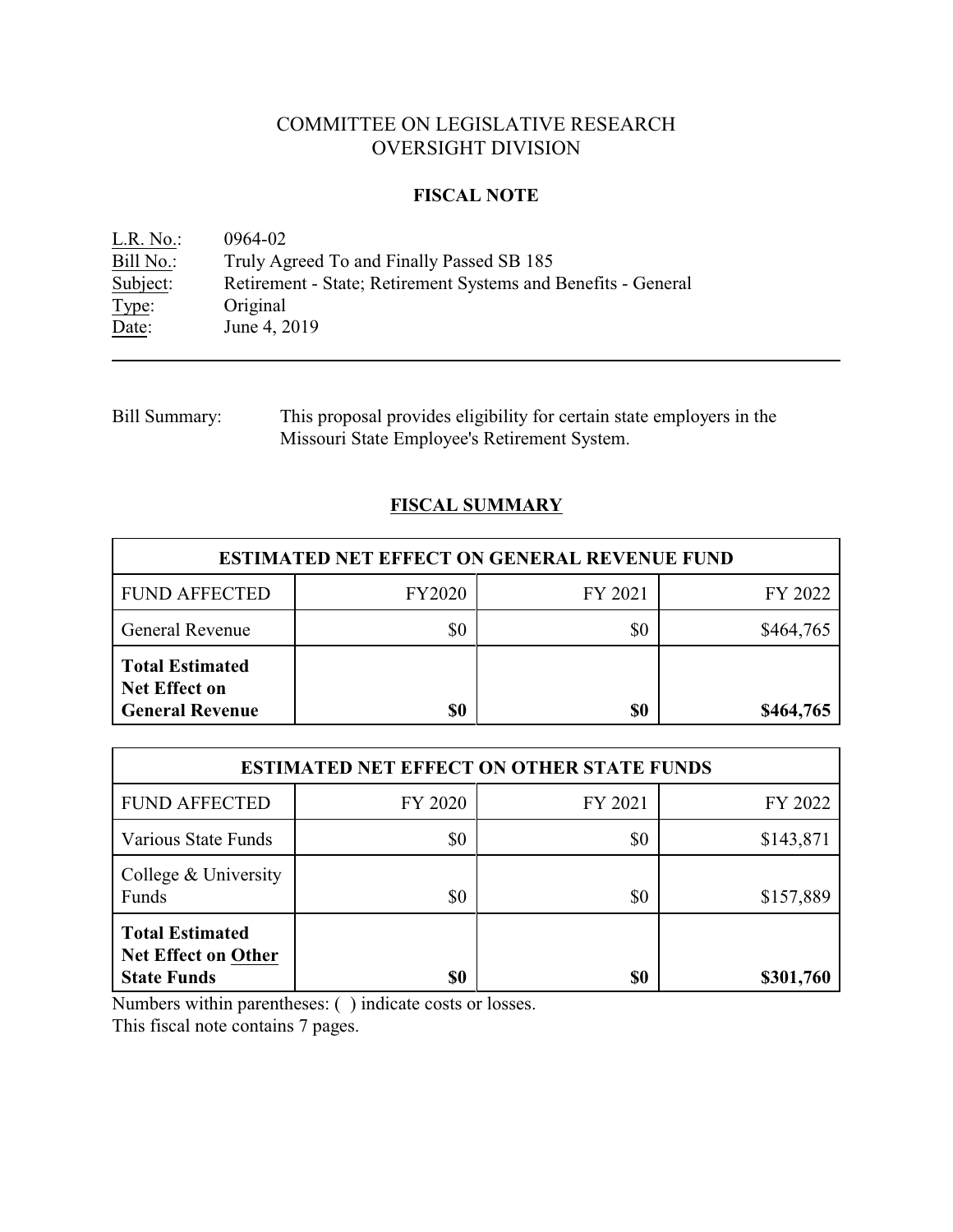L.R. No. 0964-02 Bill No. Truly Agreed To and Finally Passed SB 185 Page 2 of 7 June 4, 2019

| <b>ESTIMATED NET EFFECT ON FEDERAL FUNDS</b>                        |         |         |           |  |  |
|---------------------------------------------------------------------|---------|---------|-----------|--|--|
| <b>FUND AFFECTED</b>                                                | FY 2020 | FY 2021 | FY 2022   |  |  |
| Various Federal<br>Funds                                            | \$0     | \$0     | \$173,271 |  |  |
| <b>Total Estimated</b><br>Net Effect on All<br><b>Federal Funds</b> | \$0     | \$0     | \$173,271 |  |  |

| <b>ESTIMATED NET EFFECT ON FULL TIME EQUIVALENT (FTE)</b>    |         |         |         |  |  |
|--------------------------------------------------------------|---------|---------|---------|--|--|
| <b>FUND AFFECTED</b>                                         | FY 2020 | FY 2021 | FY 2022 |  |  |
|                                                              |         |         |         |  |  |
|                                                              |         |         |         |  |  |
| <b>Total Estimated</b><br><b>Net Effect on</b><br><b>FTE</b> |         |         |         |  |  |

[9](file:///|//checkbox.wcm) Estimated Net Effect (expenditures or reduced revenues) expected to exceed \$100,000 in any of the three fiscal years after implementation of the act.

| <b>ESTIMATED NET EFFECT ON LOCAL FUNDS</b>            |  |  |  |  |  |
|-------------------------------------------------------|--|--|--|--|--|
| FY 2020<br><b>FUND AFFECTED</b><br>FY 2021<br>FY 2022 |  |  |  |  |  |
| \$0<br>\$0<br>Local Government                        |  |  |  |  |  |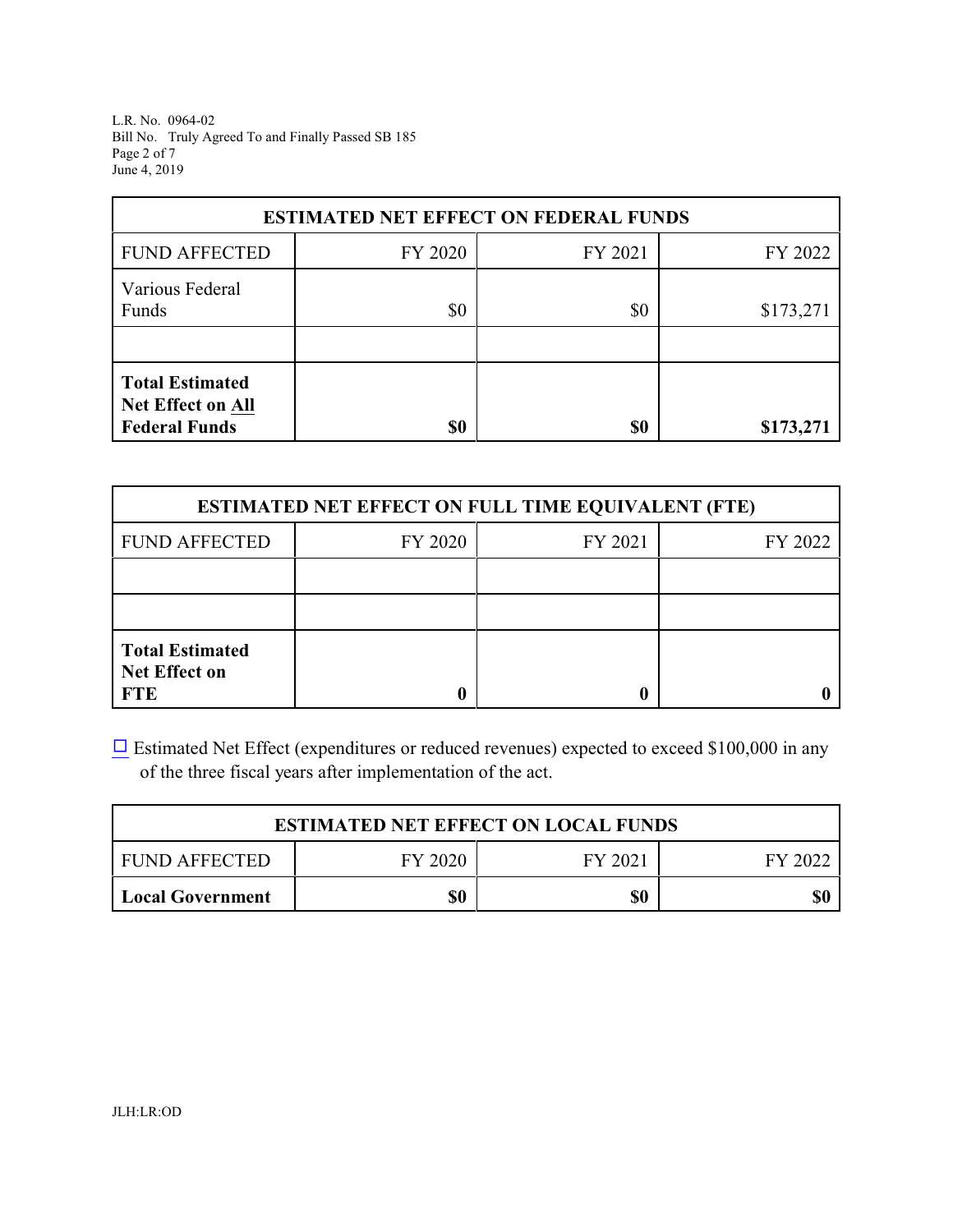L.R. No. 0964-02 Bill No. Truly Agreed To and Finally Passed SB 185 Page 3 of 7 June 4, 2019

### **FISCAL ANALYSIS**

#### ASSUMPTION

Officials from the **Missouri State Employees' Retirement System (MOSERS)** assume the proposal, if enacted, would allow for continued employer eligibility in the Missouri State Employees' Retirement System (MOSERS) for the Missouri Housing Development Commission (MHDC) and the Environmental Improvement and Energy Resources Authority (EIERA). It is important to note that in addition to these proposed provisions, both MHDC and EIERA would also need to receive state appropriations as criteria to participate in MOSERS.

#### Background:

Legislation passed in 2000 and 2001 require an employer that is a "body corporate or politic" to have express statutory language that provides eligibility for MOSERS coverage. In the course of review of an unrelated issue, MOSERS recently discovered in Chapters 215 and 260 covering MHDC and EIERA, respectively, that each was created as a "body corporate or politic," but no express statutory language provides for MOSERS coverage for these employers and their employees. MOSERS research yielded no evidence that the General Assembly specifically intended to exclude MHDC and EIERA as MOSERS-covered employers. In fact, based on subsequent legislative activity, it appears the General Assembly assumed MHDC and EIERA were so covered.

The MOSERS Board of Trustees held a special board meeting in 2018 relative to this topic and concluded that it has no alternative but to terminate participation by these employers and employees no later than August 31, 2019 unless curative legislation is passed by the General Assembly during the 2019 legislative session.

#### Fiscal Impact:

Both MHDC and EIERA were included in MOSERS' most recent annual actuarial valuation for year ended June 30, 2018. As such, the passage of this proposal would not have a fiscal impact on MOSERS. Without the passage of curative legislation, any unfunded actuarial accrued liabilities associated with these employers will be dispersed through the other MOSERS-covered employers.

The projected FY 2020 MOSERS employer contributions for Environmental Improvement and Energy Resources Authority (EIERA) are \$71,063 and the Missouri Housing Development Commission (MHDC) is \$1,328,840 for a total of \$1,399,903. Approximately 33% of this annual contribution (\$457,846) would pay the normal cost of buying one year of service for the active members. The additional 67% (\$942,057 - annually) would fund the payment on the Unfunded Actuarial Accrued Liability (UAAL). In the future, if there are no eligible employees at these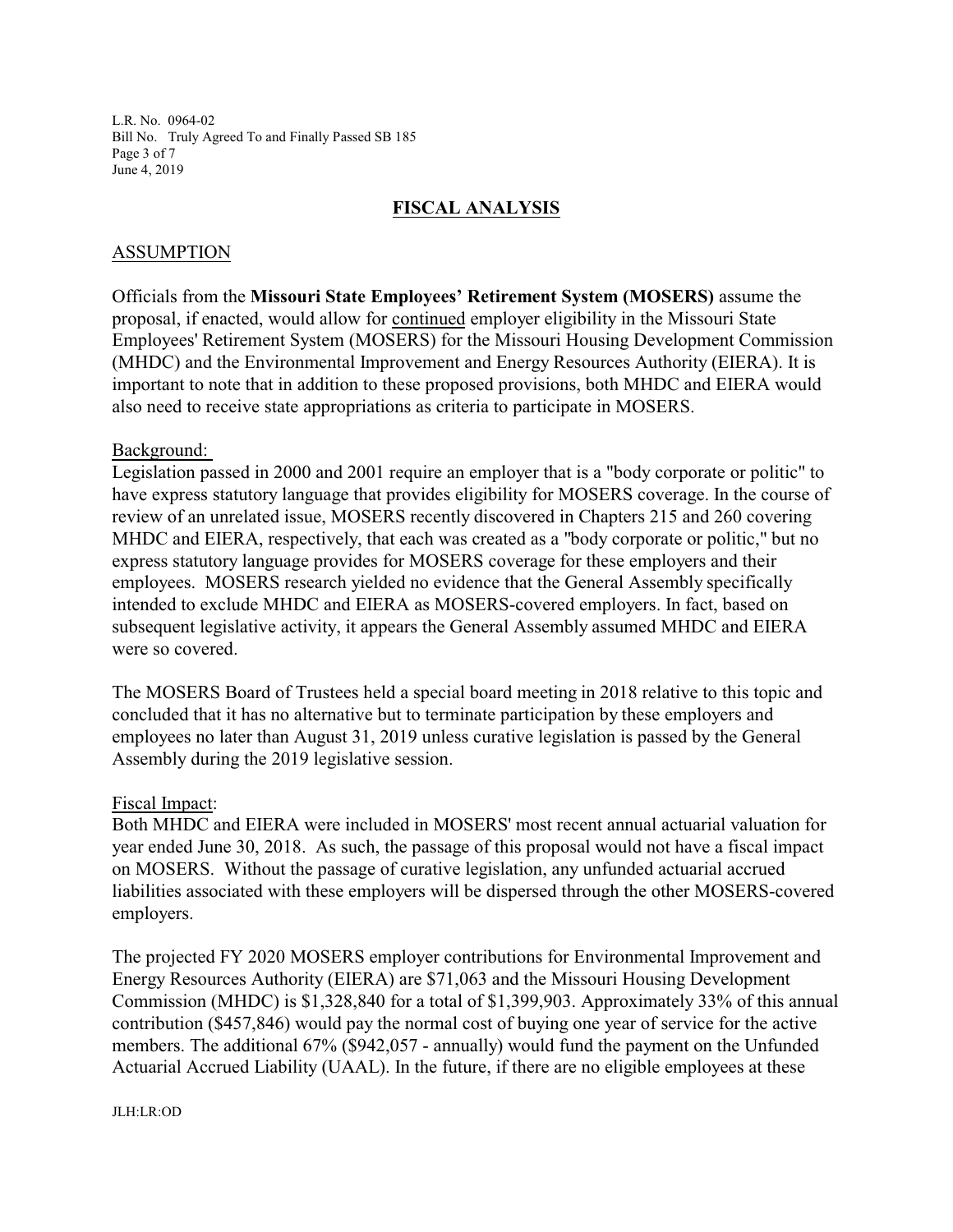L.R. No. 0964-02 Bill No. Truly Agreed To and Finally Passed SB 185 Page 4 of 7 June 4, 2019

### ASSUMPTION (continued)

employers (EIERA & MHDC), the normal cost portion would be saved by these two employers and the UAAL portion would be spread to the other MOSERS-covered employers. Approximately 83% of the UAAL payment amount, if spread to other employers, would result in the State of Missouri, as the largest MOSERS-covered employer, being charged \$781,907. *These numbers are based upon projected payroll from FY 2018 figures and do not reflect changes in employee demographics, payroll, and plan experience that will occur over time.* 

Officials from **Joint Committee on Public Employees' Retirement (JCPER)** assume the proposal has no direct fiscal impact to JCPER. JCPER assumes such provisions would not create a "substantial proposed change" in future plan benefits as defined in Section 105.660(10).

Officials from the **Department of Economic Development - Missouri Housing Development Commission (DED-MHDC)** and the **Department of Natural Resources - Environmental Improvement and Energy Resources Authority (DNR-EIERA)** each assume the proposal will have no fiscal impact on their respective organizations.

Officials from the **Department of Economic Development** state, with the passage of this proposal, benefits currently provided by MOSERS and paid for by MHDC and its employees will continue as expected, pending customary and usual adjustments to contributions required by MOSERS.

**Oversight** assumes this proposal would allow MHDC and EIERA to continue participating and paying employer contributions into MOSERS. This would result in a savings to other state agencies that may otherwise be required to increase their employer contributions to cover the unfunded actuarial accrued liability (UAAL) portion no longer paid by MHDC and EIERA.

**Oversight** assumes this proposal would result in a savings to MHDC and EIERA; however; MHDC and EIERA are not considered state entities; therefore, Oversight will not reflect a fiscal impact to their organizations.

Based on the fund break out in TAFP CCS SCS HCS HB 2005 (2018), **Oversight** will split the \$781,907 in cost avoidance estimated by MOSERS as follows:

- 59.44% to General Revenue (\$781,907 x 59.44% = \$464,765)
- 22.16% to Federal Funds (\$781,907 x 22.16% = \$173,271)
- 18.40% Various State Funds (\$781,907 x 18.40% = \$143,871)

JLH:LR:OD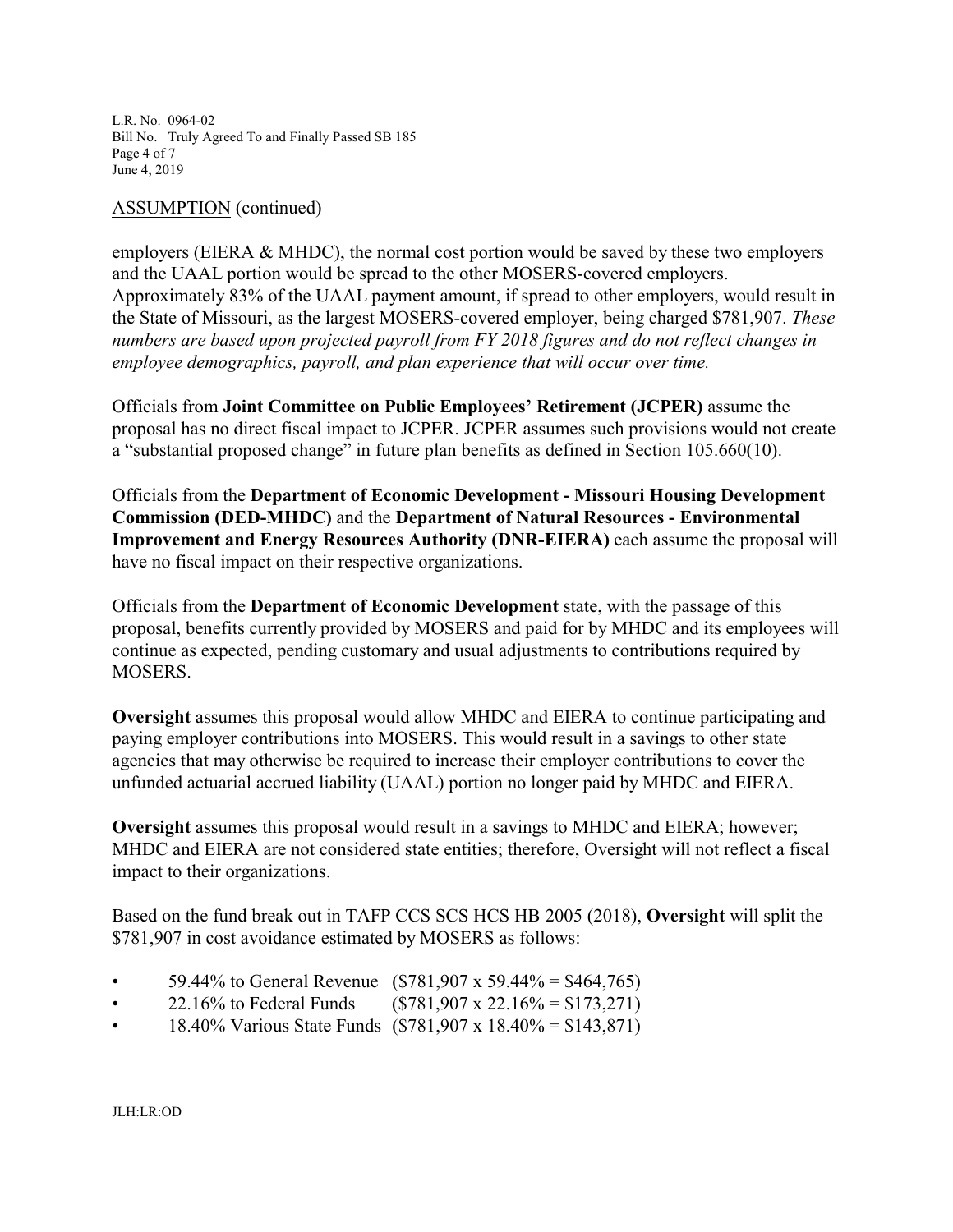L.R. No. 0964-02 Bill No. Truly Agreed To and Finally Passed SB 185 Page 5 of 7 June 4, 2019

#### ASSUMPTION (continued)

In addition, **Oversight** notes MOSERS estimated 83% of the UAAL would be saved by the State of Missouri. Oversight assumes 16.76% would be saved by colleges and universities (16.76% x  $$942,057 = $157,889$ ).

**Oversight** notes the MOSERS board must terminate participation by these employers and employees no later than August 31, 2019 (FY 2020). Based on information from the MOSERS Actuarial Report, Oversight notes the actuarial valuation for FY 2021 would occur as of June 30, 2019, potentially before the termination of the employees and employers. Therefore, Oversight assumes EIERA and MHDC employees and employers would be included in the MOSERS employer contribution rate estimates for FY 2020 and FY 2021 and this proposal would not impact the affected funds until FY 2022 and for future fiscal years until the UAAL portion is paid off.

| FISCAL IMPACT - State Government                                         | FY 2020<br>$(10 \text{ Mo.})$ | FY 2021           | FY 2022          |
|--------------------------------------------------------------------------|-------------------------------|-------------------|------------------|
| <b>GENERAL REVENUE</b>                                                   |                               |                   |                  |
| Cost Avoidance - UAAL portion of the<br>employer contribution that would |                               |                   |                  |
| continue to be paid by EIERA & MHDC                                      | $\underline{\$0}$             | $\underline{\$0}$ | \$464,765        |
| <b>ESTIMATED NET EFFECT ON</b>                                           |                               |                   |                  |
| <b>GENERAL REVENUE</b>                                                   | $\underline{\underline{\$0}}$ | <u>\$0</u>        | <u>\$464,765</u> |
| <b>VARIOUS STATE FUNDS</b>                                               |                               |                   |                  |
| Cost Avoidance - UAAL portion of the<br>employer contribution that would |                               |                   |                  |
| continue to be paid by EIERA & MHDC                                      | $\frac{$0}{}$                 | \$0               | \$143,871        |
| <b>ESTIMATED NET EFFECT ON</b>                                           |                               |                   |                  |
| <b>VARIOUS STATE FUNDS</b>                                               | <u>\$0</u>                    | <u>\$0</u>        | <u>\$143,871</u> |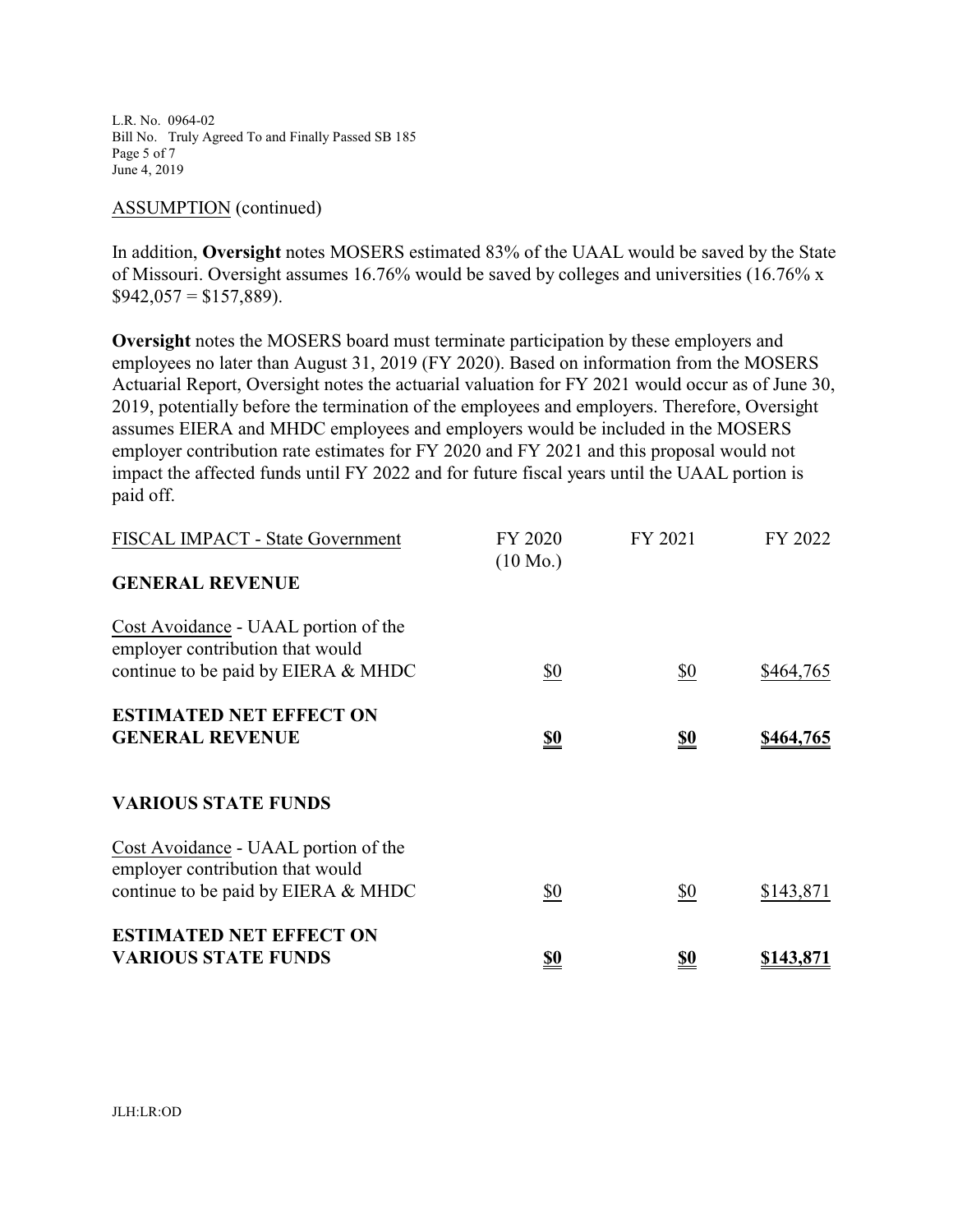L.R. No. 0964-02 Bill No. Truly Agreed To and Finally Passed SB 185 Page 6 of 7 June 4, 2019

| FISCAL IMPACT - State Government<br>Continued                                                                   | FY 2020<br>$(10 \text{ Mo.})$ | FY 2021           | FY 2022    |
|-----------------------------------------------------------------------------------------------------------------|-------------------------------|-------------------|------------|
| <b>COLLEGE &amp; UNIVERSITY FUNDS</b>                                                                           |                               |                   |            |
| Cost Avoidance - UAAL portion of the<br>employer contribution that would<br>continue to be paid by EIERA & MHDC | $\underline{\$0}$             | $\underline{\$0}$ | \$157,889  |
| <b>ESTIMATED NET EFFECT ON</b><br><b>COLLEGE &amp; UNIVERSITY FUNDS</b>                                         | \$0                           | \$0               | \$157,889  |
| <b>FEDERAL FUNDS</b>                                                                                            |                               |                   |            |
| Cost Avoidance - UAAL portion of the<br>employer contribution that would<br>continue to be paid by EIERA & MHDC | \$0                           | \$0               | \$173,271  |
| <b>ESTIMATED NET EFFECT ON</b><br><b>VARIOUS STATE FUNDS</b>                                                    | <u>\$0</u>                    | <u>\$0</u>        | \$173,271  |
| FISCAL IMPACT - Local Government                                                                                | FY 2020<br>$(10 \text{ Mo.})$ | FY 2021           | FY 2022    |
|                                                                                                                 | <u>\$0</u>                    | <u>\$0</u>        | <u>\$0</u> |

## FISCAL IMPACT - Small Business

No direct fiscal impact to small businesses would be expected as a result of this proposal.

## FISCAL DESCRIPTION

This act provides eligibility for all employees of the Missouri Housing Development Commission and of the Environmental Improvement Energy Resource Authority for membership

JLH:LR:OD